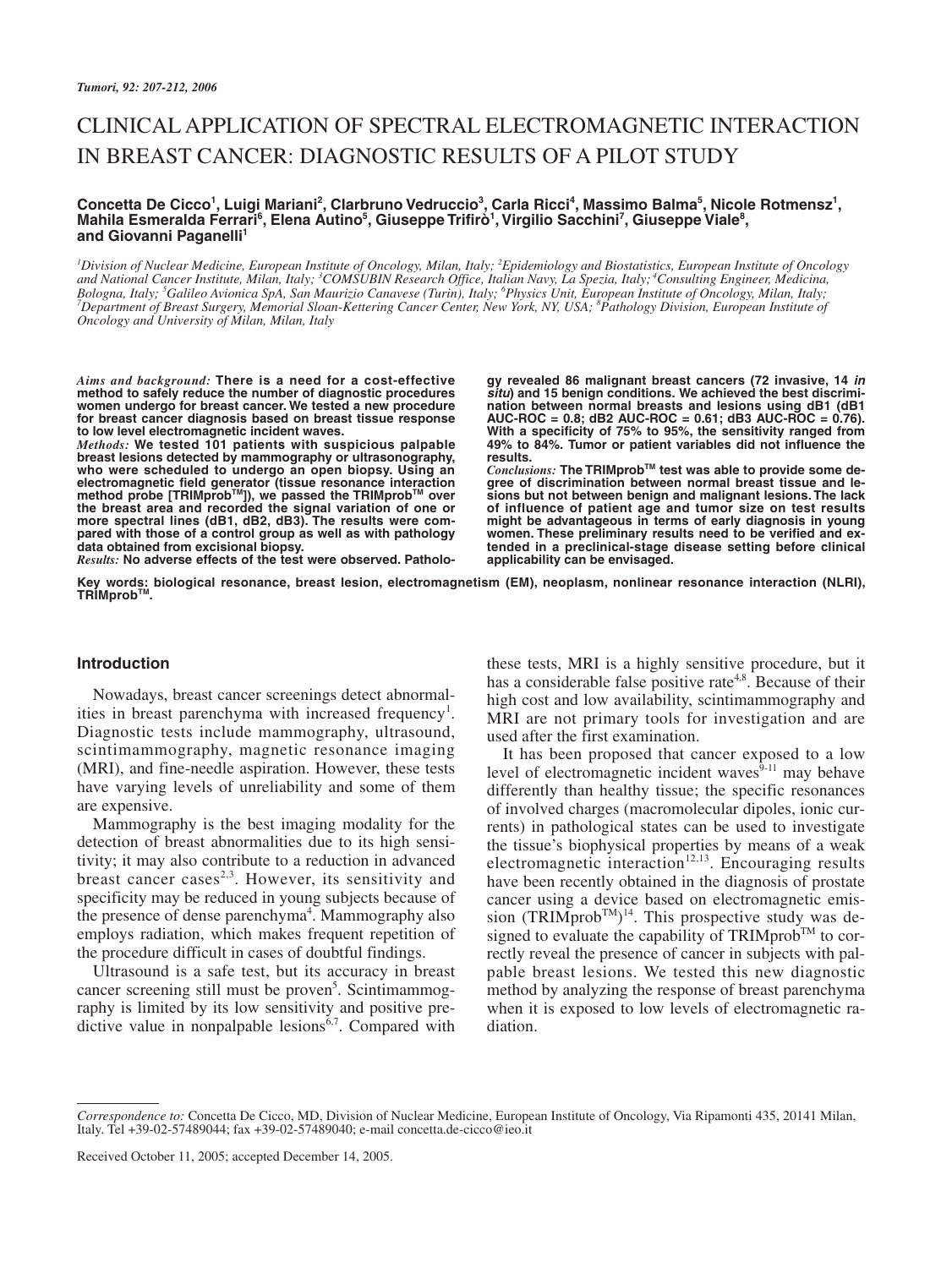# **Materials and methods**

## *Patients*

From January to December 2002 we studied at the European Institute of Oncology a group of 101 consecutive women with suspicious palpable lesions of the breast detected by mammography or ultrasonography who were scheduled to undergo an open biopsy; in the assessment we used an electromagnetic field generator (tissue resonance interaction method probe, TRIM $prob^{TM}$ ).

A control group of 71 women without breast abnormalities also underwent clinical examination, mammography, and/or ultrasound. Subjects were chosen at random among institute personnel and patients' companions. Written informed consent was obtained from all subjects.

Women were excluded from the study who were less than 18 years old or had experienced psychiatric illness, pregnancy, lactation, breast surgery, core biopsy, chemotherapy, and radiotherapy. To rule out possible interferences between the electromagnetic field and altered tissues like scar or inflammatory infiltration, subjects with previous operations or active phlogistic processes were excluded from the study.

The study protocol was approved by the Ethics Committee of the European Institute of Oncology.

# *Description of test procedure*

A tissue resonance interaction method probe (TRIMprobTM, Galileo Avionica, Turin, Italy), an electromagnetic generator, was used to produce an extremely lowenergy, multiple-frequency electromagnetic field to radiate the breast area<sup> $11,12$ </sup>. A sudden signal variation in the negative direction, corresponding to a sudden attenuation of one or more spectral lines, constitutes the basis for diagnosing radiated abnormal tissues and structures. The physical characteristics of the method are described in the Appendix. Both breasts were examined by a skilled operator, who was unaware of the subject's clinical and instrumental diagnosis.

The test was performed while the patient stood about 2 meters from the receiver. The operator was on the opposite side of the examined breast. No metallic objects were allowed on the patient and no electronic devices were admitted in the test area. The detector was kept at close contact to the breast surface covered by a thin vestment and was moved through the two orthogonal planes; in this way a scan of the whole breast volume was obtained.

Scanning was performed looking for any modifications of the emitted signals in terms of amplitude changes in one or more lines of the established frequencies (see Appendix). The signal variations were recorded and stored in a PC file as a value of spectral lines expressed in decibels (dB). Three numerical values were obtained for each breast (dB1, dB2, dB3). Patients underwent surgery the day after their examination. The lesion of the affected breast was excised under general anesthesia. The test results were compared with the histological findings.

## *Pathology*

Intraoperative frozen section examination was usually performed only in solid, nonpalpable lesions larger than 1 cm; in all other cases, permanent hematoxylin and eosin sections were prepared. If an invasive carcinoma was diagnosed, the resection was enlarged to quadrantectomy. Histological classification was according to the Rosen and Oberman modification of the World Health Organization classification<sup>15</sup>.

#### *Statistical analysis*

Simple descriptive statistics (mean, median, minimum, maximum, standard deviation) were computed for dB1-dB3 variables separately for patients with invasive cancer, benign conditions, and healthy controls.

To evaluate the diagnostic performance of dB1-dB3 variables, receiver operating characteristic (ROC) curves were developed non-parametrically for each variable, and areas under the curves (AUC-ROC) were obtained together with the corresponding standard errors  $(SE)^{16}$ . AUC-ROC may vary from 0.5 (a value denoting the lack of diagnostic discrimination) to 1 (denoting perfect discrimination). *P* values were obtained from simple and multiple discriminant logistic models testing whether the estimated AUC-ROCs differed significantly from 0.5.

Measurements of dB1-dB3 taken from cancer patients were compared across strata defined by age and the most important tumor characteristics: for this comparison the Wilcoxon rank-sum or the Kruskal-Wallis test was used, as appropriate. In all the analyses, twosided *P* values were considered to be significant if they were below the conventional 5% threshold.

## **Results**

From January to December 2002, 86 women with breast cancer (either *in situ* or invasive), 15 women with benign conditions, and 71 normal-breast control subjects were investigated. In all women only one breast was considered, namely the breast with the malignant or benign lesion in the patient group, and one randomly chosen breast in the normal-breast controls.

No adverse effects of the test were observed. The procedure was always performed easily, in a short time (around 5-10 minutes), and was well accepted by all women.

Median age was 52 years (range, 32-74 years) in breast cancer patients, 47 years (range, 28-71 years) in women with benign conditions, and 37 years (range, 18-74 years) in control subjects. A balanced distribution of the side of the investigated breast was observed in all three sets of women.

All breast lesions were palpable and all patients underwent excisional biopsy or conservative surgery. Of the 86 breast cancers, 14 were *in situ* lesions and the re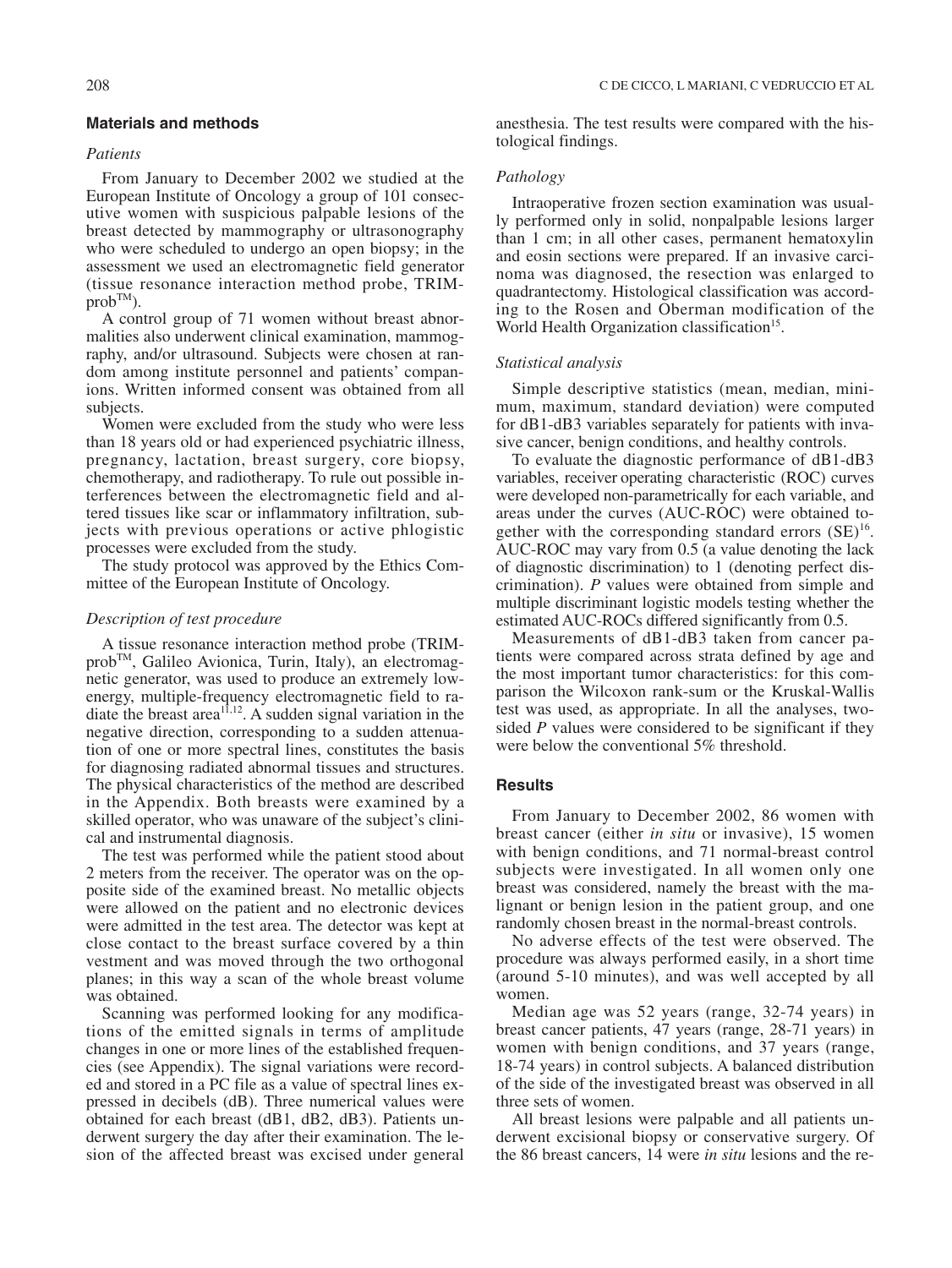maining 72 were invasive cancers. Table 1 shows the distribution of the main tumor characteristics.

Descriptive statistics for dB1-dB3 variables are shown in Table 2. Compared to normal breasts, cancer lesions showed on average lower dB1 and dB3 values, and slightly higher dB2 levels. None of the three signals showed a meaningful difference between malignant and benign lesions.

The results of the AUC-ROC analysis are shown in Table 3. In terms of statistical significance, all dB1-dB3 variables were able to provide some degree of discrimination between normal breasts and cancer lesions, but not between benign and malignant lesions. Judging by the AUC-ROC figures, the best discrimination between

**Table 1 - Main tumor characteristics**

|                                   | Patients ( $n = 72$ ) | $\%$ |
|-----------------------------------|-----------------------|------|
| Tumor size (cm)                   |                       |      |
| $\leq$ 1                          | 23                    | 32.4 |
| $1.1 - 2.0$                       | 32                    | 45.1 |
| >2.0                              | 16                    | 22.5 |
| <b>NA</b>                         | 1                     |      |
| Histology                         |                       |      |
| Infiltrating ductal carcinoma     | 53                    | 73.6 |
| Infiltrating lobular carcinoma    | 6                     | 8.3  |
| Infiltrating cribriform carcinoma | 7                     | 9.7  |
| Others                            | 6                     | 8.3  |
| Axillary node status              |                       |      |
| Negative                          | 38                    | 59.4 |
| Positive                          | 26                    | 40.6 |
| NA.                               | 8                     |      |
| Histological grade                |                       |      |
| 1                                 | 12                    | 17.1 |
| $\overline{c}$                    | 33                    | 47.1 |
| $\overline{3}$                    | 25                    | 35.7 |
| <b>NA</b>                         | $\overline{c}$        |      |
| <b>PVI</b>                        |                       |      |
| Negative                          | 49                    | 71.0 |
| Positive                          | 20                    | 29.0 |
| <b>NA</b>                         | 3                     |      |
| Estrogen receptor status          |                       |      |
| Negative                          | 10                    | 14.5 |
| Positive                          | 59                    | 85.5 |
| <b>NA</b>                         | 3                     |      |
| Progesterone receptor status      |                       |      |
| Negative                          | 26                    | 37.7 |
| Positive                          | 43                    | 62.3 |
| <b>NA</b>                         | 3                     |      |

PVI, peritumoral vascular invasion; NA, not available.

|  | Table 2 - Descriptive statistics for dB1-dB3 variables |  |  |  |  |
|--|--------------------------------------------------------|--|--|--|--|
|--|--------------------------------------------------------|--|--|--|--|

| Group            | N  | Variable          | Median         |                           | Minimum Maximum |
|------------------|----|-------------------|----------------|---------------------------|-----------------|
| Controls         | 71 | dB1<br>dB2<br>dB3 | 27<br>17<br>14 | -6<br>$-1$                | 33<br>31<br>19  |
| Benign lesions   | 15 | dB1<br>dB2<br>dB3 | 11<br>20<br>11 | $\Omega$<br>4<br>$\Omega$ | 34<br>31<br>14  |
| Malignant tumors | 86 | dB1<br>dB2<br>dB3 | 14<br>18<br>9  | $\Omega$<br>3<br>$\Omega$ | 34<br>32<br>22  |

**Table 3 - Areas under the ROC curve (with corresponding P values) quantifying the discrimination between malignant tumors and controls or benign lesions using dB1-dB3 variables**

| Comparison group | dB1       | dB2      | dB3       |
|------------------|-----------|----------|-----------|
| Controls         | 0.83      | 0.61     | 0.76      |
|                  | (<0.0001) | (0.0039) | (<0.0001) |
| Benign lesions   | 0.58      | 0.52     | 0.50      |
|                  | (0.4948)  | (0.8362) | (0.8455)  |

normal breasts and cancer lesions was achieved using  $dB1$  (0.83; see Figure 1), followed by  $dB3$  (0.76) and dB2 (0.61). When the information of dB1 and dB3 was combined, discrimination increased to 0.88 (*P* <0.0001 for the difference with the discrimination achieved using only dB1). AUC-ROC estimates for the comparison between benign and malignant lesions were close to 0.5, a figure denoting poor discrimination, which is in accordance with the previously mentioned lack of statistical significance.

Sensitivity and specificity were computed considering different thresholds for the classification of dB1 as negative (above the threshold) or positive (below the threshold). The results, summarized in Table 4, showed that by keeping the specificity within an interval ranging from 75% to 95%, the sensitivity ranged from 84% to 49%.

Finally, descriptive statistics were computed for signal levels according to a number of invasive tumor characteristics for which we had information, and the medians were compared statistically across strata. The results achieved, shown for dB1 in Table 5, denoted a lack of significant and clinically meaningful associa-



Figure 1 - Receiver operating characteristic (ROC) curve, and corresponding area under the ROC curve (AUC-ROC).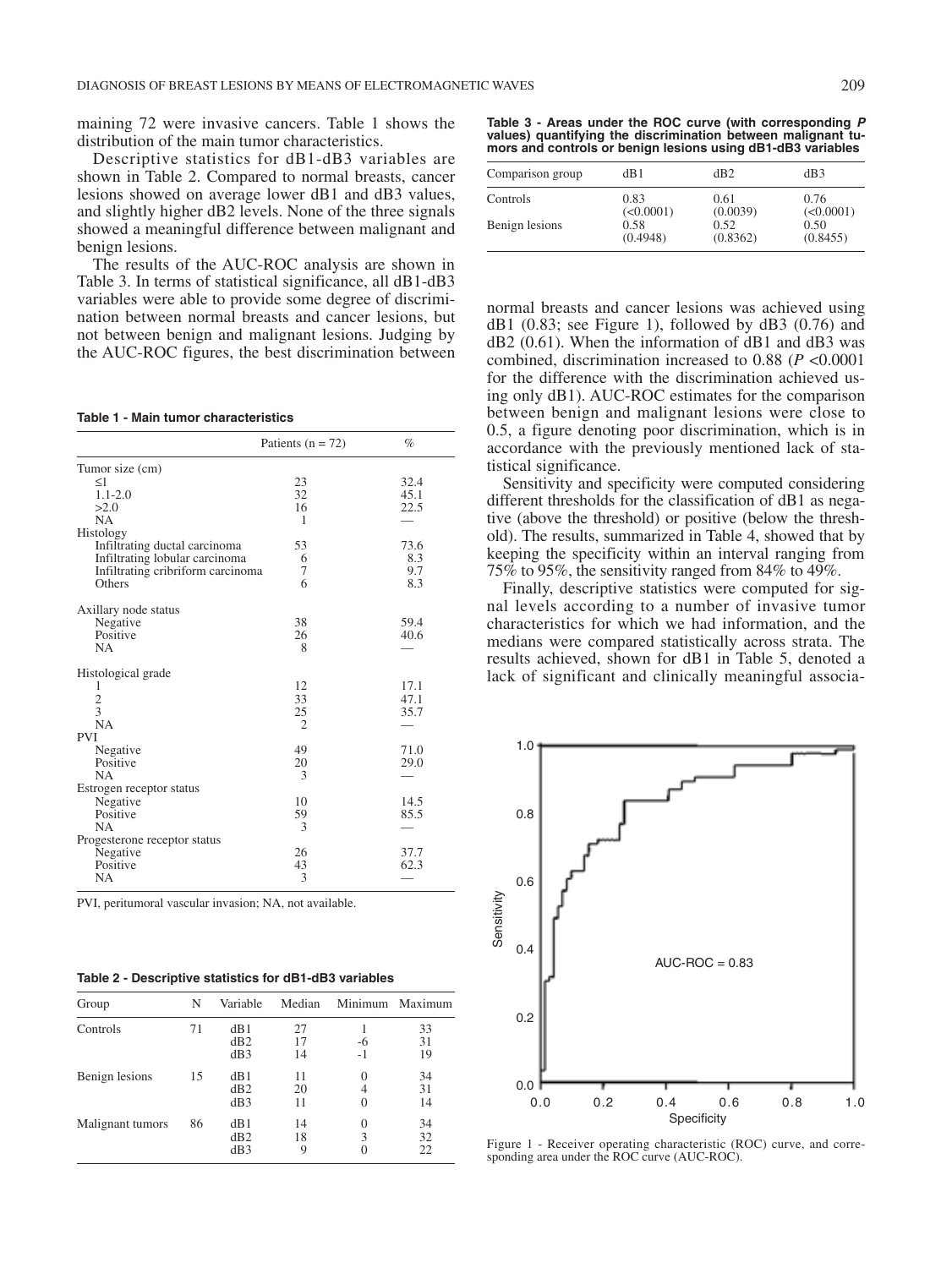**Table 4 - Sensitivity and specificity considering different thresholds for the classification of dB1 as negative (above the threshold) or positive (below the threshold)**

| Specificity $(\%)$                           | Threshold | Sensitivity $(\%)$ |
|----------------------------------------------|-----------|--------------------|
|                                              | <24       | 84                 |
| $\approx 75$<br>$\approx 90$<br>$\approx 95$ | <17       | 63                 |
|                                              | 14>       | 49                 |

**Table 5 - dB1 levels (median, minimum and maximum) according to invasive tumor characteristics and P values for testing the overall association between dB1 levels and each of the characteristics considered**

|                              | Median | Minimum  | Maximum | P      |
|------------------------------|--------|----------|---------|--------|
| Tumor size (cm)              |        |          |         | 0.0627 |
| $\leq1$                      | 12     | 0        | 29      |        |
| $1.1 - 2.0$                  | 16     | 2        | 32      |        |
| >2.0                         | 12     | $\Omega$ | 34      |        |
| Axillary node status         |        |          |         | 0.0977 |
| Negative                     | 12     | 0        | 31      |        |
| Positive                     | 15     | 4        | 34      |        |
| Histological grade           |        |          |         | 0.6357 |
|                              | 11     | 0        | 26      |        |
| $\frac{2}{3}$                | 14     | 0        | 32      |        |
|                              | 15     | 4        | 34      |        |
| <b>PVI</b>                   |        |          |         | 0.9419 |
| Negative                     | 12     | 0        | 34      |        |
| Positive                     | 14     | 0        | 32      |        |
| Estrogen receptor status     |        |          |         | 0.3567 |
| Negative                     | 11     | 5        | 23      |        |
| Positive                     | 14     | 0        | 34      |        |
| Progesterone receptor status |        |          |         | 0.8579 |
| Negative                     | 15     | 5        | 32      |        |
| Positive                     | 13     | 0        | 34      |        |

PVI, peritumoral vascular invasion.

tions with any of the investigated characteristics. In other words, dB1 (and the other variables) did not seem to be affected by tumor characteristics, which therefore cannot influence the diagnostic performance. Similar results (not shown in detail) were obtained considering patient age  $(P = 0.1790)$ , the side of the lesion  $(P = 0.4701)$ , or the in situ versus invasive nature of the tumor ( $P = 0.1876$ ). As regards the latter characteristic, however, there was a trend toward higher median dB1 measurements in *in situ* lesions (16.2) than in invasive cancers (12.5).

## **Discussion**

The objective of this study was to evaluate the ability of a new method based on electromagnetic emission in revealing breast parenchymal alterations in subjects scheduled for surgical intervention because of a suspicious lesion.

Our findings show that TRIMprob<sup>TM</sup> is an easy and fast procedure with an excellent degree of acceptance by the patient, which is able to discriminate between subjects with normal breast tissue and patients affected by pathological conditions. The best results were achieved in particular with dB1, one of the three signal measures obtained with TRIMprob™, or with dB1 and dB3 measures combined. However, in view of the slight gain achieved with the combination and for the sake of simplicity, we focus our attention on the dB1 variable.

Another positive indication of this study is that in subjects with cancer, signal measures were not affected by patient and tumor characteristics such as age, menopausal status, *in situ* or invasive nature of the lesion, side and size of the tumor, histological grading, axillary involvement, presence of perivascular invasion, estrogen and progesterone receptor status. The influence of histological type could not be investigated because of the high prevalence of invasive ductal carcinoma in this series.

In particular, the lack of influence of patient age and tumor size on the test results might be advantageous in terms of early diagnosis when young women with dense or predominantly glandular breast parenchyma are evaluated. It is well known that in these circumstances mammography has poor sensitivity. Moreover, the possibility to diagnose an intraductal carcinoma with the same accuracy as for infiltrating tumors might represent an advantage in terms of clinically occult carcinoma detection. Of course, all the above considerations need to be verified in further studies.

This pilot investigation also provided some indications on suboptimal  $TRIMprob^{TM}$  performance. First of all, the discriminant power of the technique, as quantified by the area under the ROC curve (0.83 for dB1), was such as to imply that some trade-off comes into play between test sensitivity and specificity, as shown by Table 4. In our opinion, considering that sensitive methods are already applied for breast cancer screening and in order to avoid underdiagnosis, the threshold for test positivity should be kept relatively high in order to achieve high sensitivity. This would be at the cost of low specificity and, consequently, a high number of false positives. Even in this case, however, the number of more costly investigations necessary to exclude or confirm the presence of disease would be diminished. Second, the procedure did not appear to distinguish benign from malignant disease of the breast. However, the low prevalence of benign lesions in this series may have affected the results. Actually, benign lesions were present in only 15 cases, which did not allow a detailed analysis of the results on the basis of lesion severity indicators like presence of proliferation, atypia, or hyperplasia.

Some important issues that were not investigated in this study deal with the reproducibility of TRIMprob<sup>TM</sup>, i.e. the assessment of intra-observer and interobserver variability of test results, and, more importantly, the performance of this technique in the presence of nonpalpable malignant lesions. Finally, no comparison between our findings and literature data on TRIMprob<sup>TM</sup> is possible, since this study is the first of its kind.

In conclusion, this study indicates that the interaction between breast matter and the electromagnetic field might be investigated for diagnostic purposes in oncolo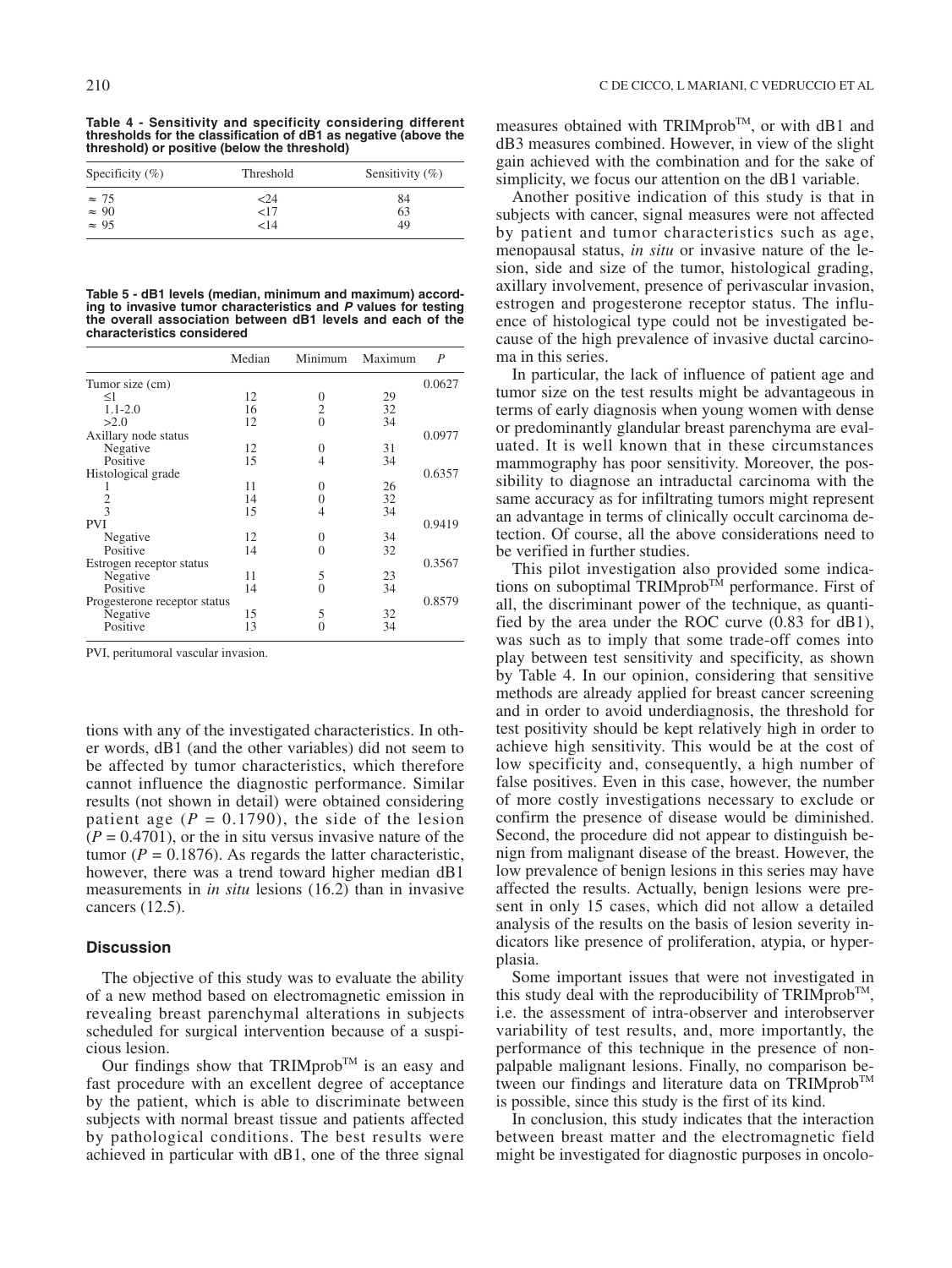gy. The TRIMprob<sup>TM</sup> test appears to be safe and noninvasive. The required intensity of the electromagnetic waves is very low (the power is similar to a cordless phone), thus allowing repeated examinations.

The results on the diagnostic performance of the

## **References**

- 1. Tabar L, Vitak B, Chen HH, Yen MF, Duffy SW, Smith RA: Beyond randomized controlled trials: organized mammographic screening substantially reduces breast carcinoma mortality. Cancer, 91: 1724-1731, 2001.
- 2. Fracheboud J, Otto SJ, Van Dijck JA, Broeders MJ, Verbeek AL, De Koning HJ: Decreased rates of advanced breast cancer due to mammography screening in the Netherlands. Br J Cancer, 91: 861-867, 2004.
- 3. Coburn NG, Chung MA, Fulton J, Cady B: Decreased breast cancer tumor size, stage, and mortality in Rhode Island: an example of a well-screened population. Cancer Control, 11: 222-230, 2004.
- 4. Van Goethem M, Schelfout K, Dijckmans L, Van Der Auwera JC, Weyler J, Verslegers I, Biltjes I, De Schepper A: MRI mammography in the pre-operative staging of breast cancer in patients with dense breast tissue: comparison with mammography and ultrasound. Eur Radiol, 14: 809-816, 2004.
- 5. Kopans DB: Sonography should not be used for breast cancer screening until its efficacy has been proven scientifically. AJR Am J Roentgenol, 182: 489-491, 2004.
- 6. Tolmos J, Cutrone JA, Wang B, Vargas HI, Stuntz M, Mishkin FS, Diggles LE, Venegas RJ, Klein SR, Khalkhali I: Scintimammographic analysis of nonpalpable breast lesions previously identified by conventional mammography. J Natl Cancer Inst, 90: 846-849, 1998.
- 7. De Cicco C, Trifiro G, Baio S, Sierra ML, Pizzamiglio M, Cassano E, Prisco G, Gatti G, Galimberti V, Luini A, Pa-

technique in detecting breast cancer are promising. However, as previously outlined, such results must be considered preliminary and need to be verified and extended in a preclinical-stage disease setting, before clinical applicability can be envisaged.

ganelli G: Clinical utility of 99mTc-Sestamibi scintimammography in the management of equivocal breast lesions. Cancer Biother Radiopharm, 19: 621-626, 2004.

- 8. Heywang-Kobrunner SH, Viehweg P, Heinig A, Kuchler C: Contrast-enhanced MRI of the breast: accuracy, value, controversies, solutions. Eur J Radiol, 24: 94-108, 1997.
- 9. Foster KR, Epstein BR, Gealt MA: "Resonances" in the dielectric absorption of DNA? Biophys J, 52: 421-425, 1987.
- 10. Frolich H: Long range coherence and energy storage in biological systems. Int J Quantum Chem, 2: 641-649, 1968.
- 11. Adair RK: Vibrational resonances in biological systems at microwave frequencies. Biophys J, 82: 1147-1152, 2002.
- 12. Vedruccio C, Meessen A: EM cancer detection by means of non linear resonance interaction. In: Proceedings of PIERS2004, Progress in Electromagnetics Research Symposium, pp 909-912, Pisa (Italy), March 28-31, 2004.
- 13. Vedruccio C, Meessen A: Nuove possibilità diagnostiche tramite onde elettromagnetiche. Fisica in Medicina (AIFM), 3: 225-230, 2004.
- 14. Bellorofonte C, Vedruccio C, Tombolini P, Ruoppolo M, Tubaro A: Non-invasive detection of prostate cancer by electromagnetic interaction. Eur Urol, 47: 29-37, 2005.
- 15. World Health Organization: Histological typing of breast tumors, 2nd ed, International Histological Classification of Tumors No. 2, WHO, Geneva, 1981.
- 16. Hanley JA, McNeil BJ: The meaning and use of the area under a receiver operating characteristic (ROC) curve. Radiology, 143: 29-36, 1982.

## **Appendix**

The TRIMprob<sup>TM</sup> system consists of a battery-operated detection probe, a receiver, and a computer display. The detection probe contains a nonlinear oscillator that generates a complex electromagnetic wave of low intensity with several frequency components and with a high degree of spatial and temporal coherence (patented by Clarbruno Vedruccio: No. WO 01/07909A1). The beam from the probe is narrow, measuring no more than 0.5 cm across.

The electromagnetic field drives oscillations inside the tissue; when the internal oscillations are in a resonant state, an energy transfer can be detected in the wave emitted by the generator, and the resonance interaction phenomena can be detected on a spectrum analyzer situated about 2 meters away from the probe. The spectrum shows the different frequency emission levels. When the probe is brought close to biological disease, strong power amplitude changes (more than -20 dB) can be identified in one or several lines of different frequencies<sup>1,2</sup>.

A sudden signal variation in the negative direction, corresponding to a sudden attenuation of one or more

spectral lines, constitutes the basis for diagnosing radiated abnormal tissues and structures.

The main requirement to allow exploration of breast tissue is the use of a specific electromagnetic field that is able to penetrate into the area to be tested. By expressing the tissue characteristics in terms of macroscopic permittivity, conductivity and losses due to the particular structures present in the area, we can obtain the penetration depth, which allows complete investigation of the whole breast volume.

To calculate how much the incident wave penetrates into the body, we have expressed the complex wave number  $k$  in a real part,  $k_r$ , and in an imaginary part,  $k_i$ , such that<sup>3</sup>:

$$
(1) \t\t k = k_r - jk_i
$$

and the penetration depth, which is the body thickness able to reduce the intensity of incident field of a 1/*<sup>e</sup>* factor, as the reciprocal of  $k_i$ :

$$
\delta = (k_i)^{-1}
$$